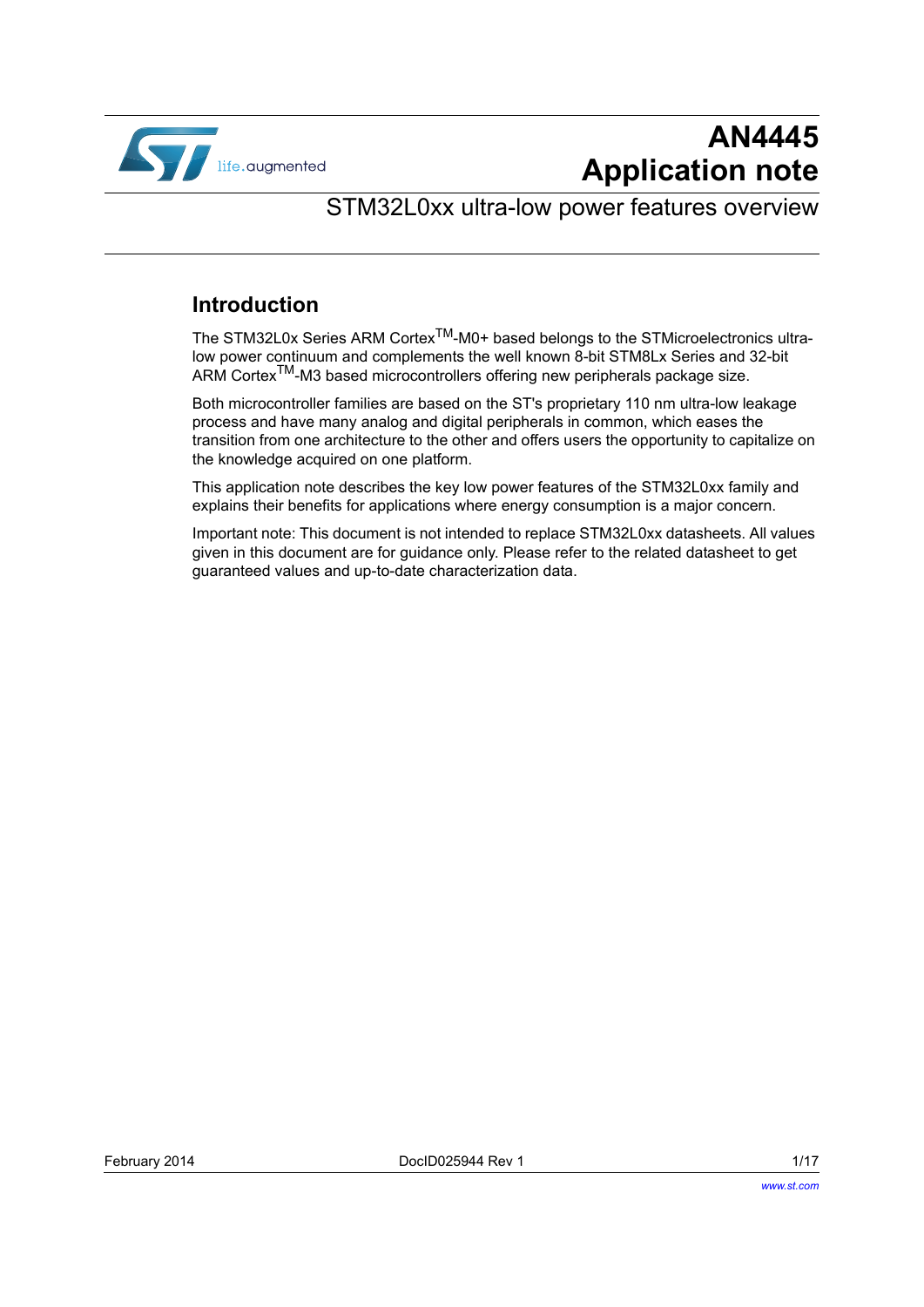### **Contents**

| $\mathbf{1}$            |                                                |
|-------------------------|------------------------------------------------|
| $\overline{2}$          |                                                |
| $\mathbf{3}$            |                                                |
| $\overline{\mathbf{4}}$ | A set of peripherals tailored for low power  8 |
| 5                       |                                                |
| 6                       |                                                |
| $\overline{7}$          |                                                |
| 8                       |                                                |

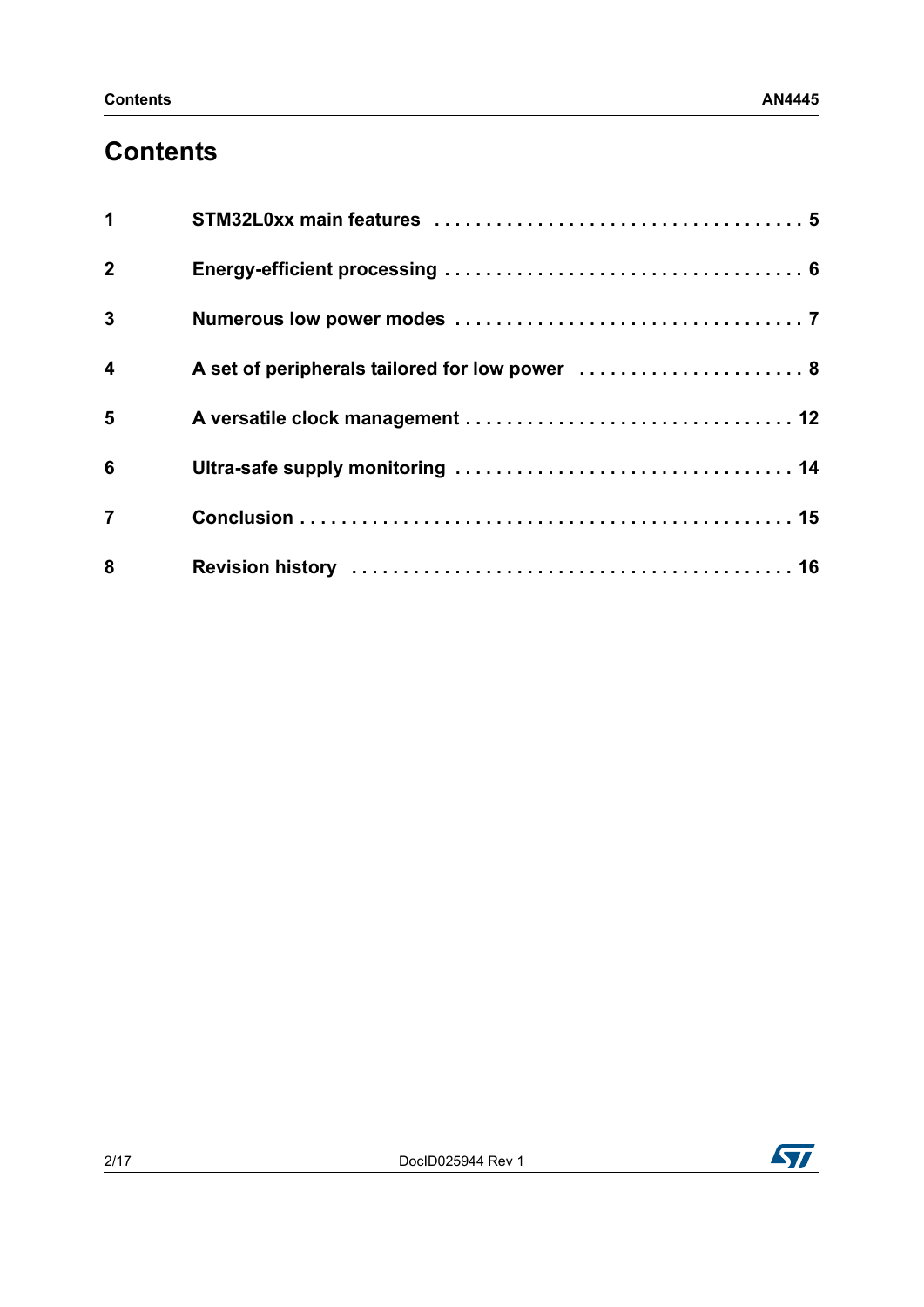## **List of tables**

| Table 2. | Functionalities depending on working mode (from Run/active to standby). 9 |  |
|----------|---------------------------------------------------------------------------|--|
| Table 3. |                                                                           |  |
| Table 4. |                                                                           |  |

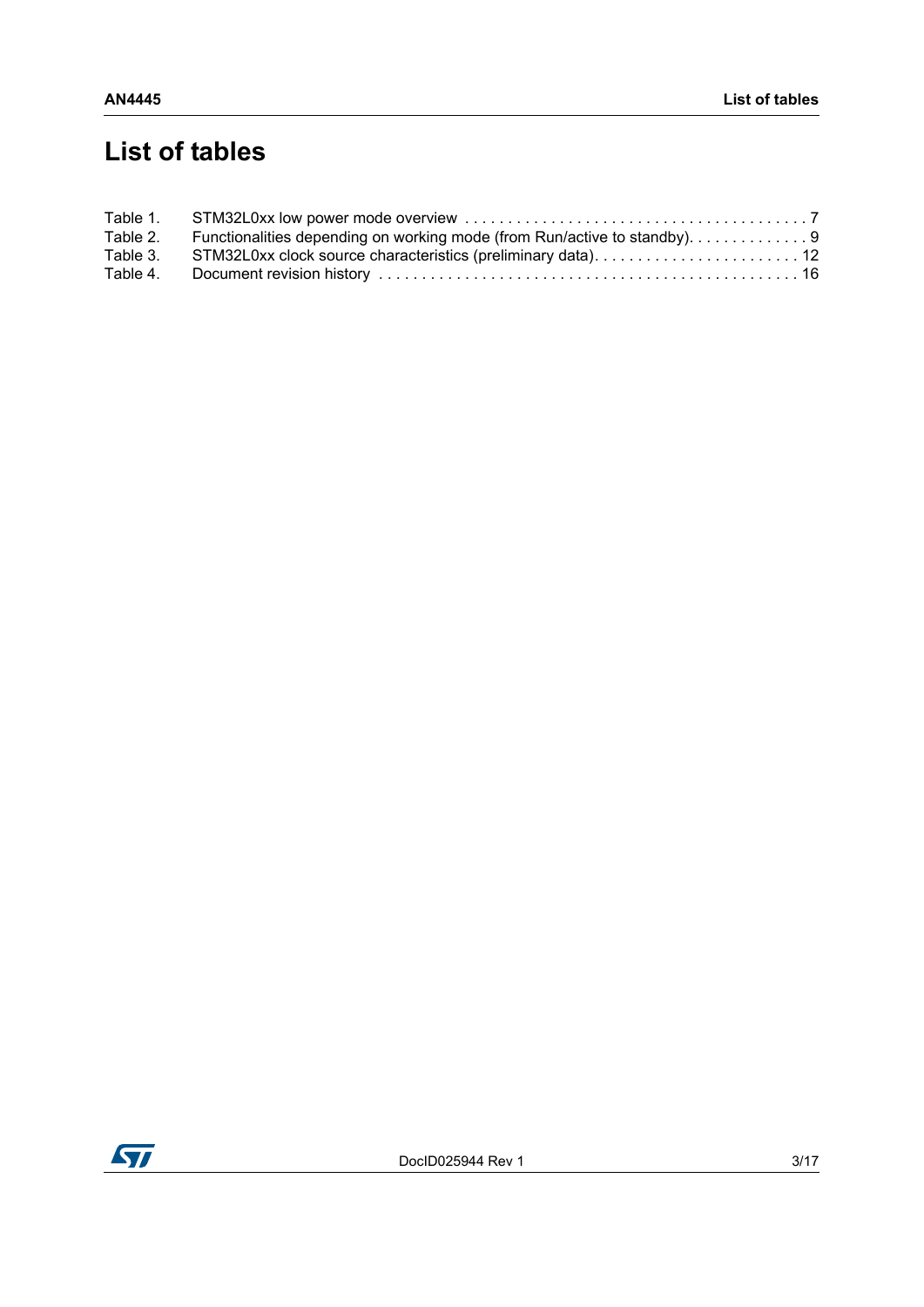# **List of figures**

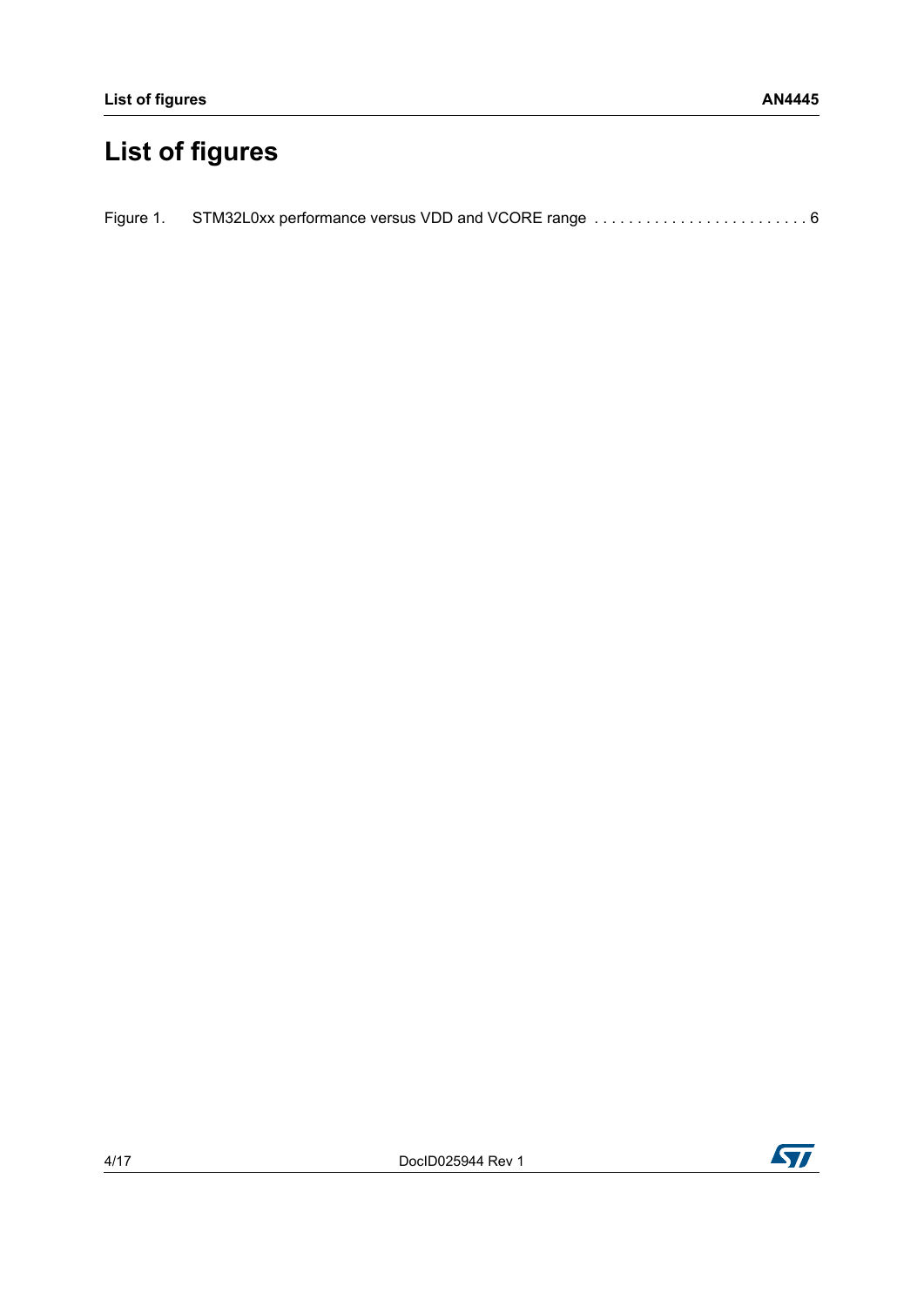#### <span id="page-4-0"></span>**1 STM32L0xx main features**

Based on the solid foundations of the award-winning STM32F0x and STM32L1 families, the STM32L0xx embeds various innovations which minimize the consumption in different configurations, while maintaining most of the existing peripherals and a quasi pin-to-pin compatibility.

For a given manufacturing process and die area, the consumption of a microcontroller largely depends on two factors which can be controlled dynamically: voltage and frequency. In the STM32L0xx devices, an internal low drop regulator supplies most of the logic circuitry with a fixed voltage: this guarantees that consumption is kept minimal whatever the supply voltage, along the lifetime of portable battery-supplied products, down to 1.65 V.

If we consider the clock sources, several cascaded clock prescalers, gating techniques and peripheral-by-peripheral clock management allow only the necessary logic gates to be activated, and at the adequate frequency. These are now design practices commonly used for reducing the consumption in Run mode. For the STM32L0xx, additional efforts have been done in this direction with the implementation of voltage scaling to reach an even higher processing efficiency.

However, all ultra-low power requirements cannot be met by simply focusing on run time: for most applications, the challenge is to spend the minimum time and energy in this mode and find the adequate low power mode.

The improvements do not come only from the deep sleep modes optimized to eliminate every ten nA of leakage. The system has also been complemented with seven low power modes and a set of peripherals tuned for low power (such as the calendar real-time clock and glass LCD controller). These items are described in more detail hereafter.

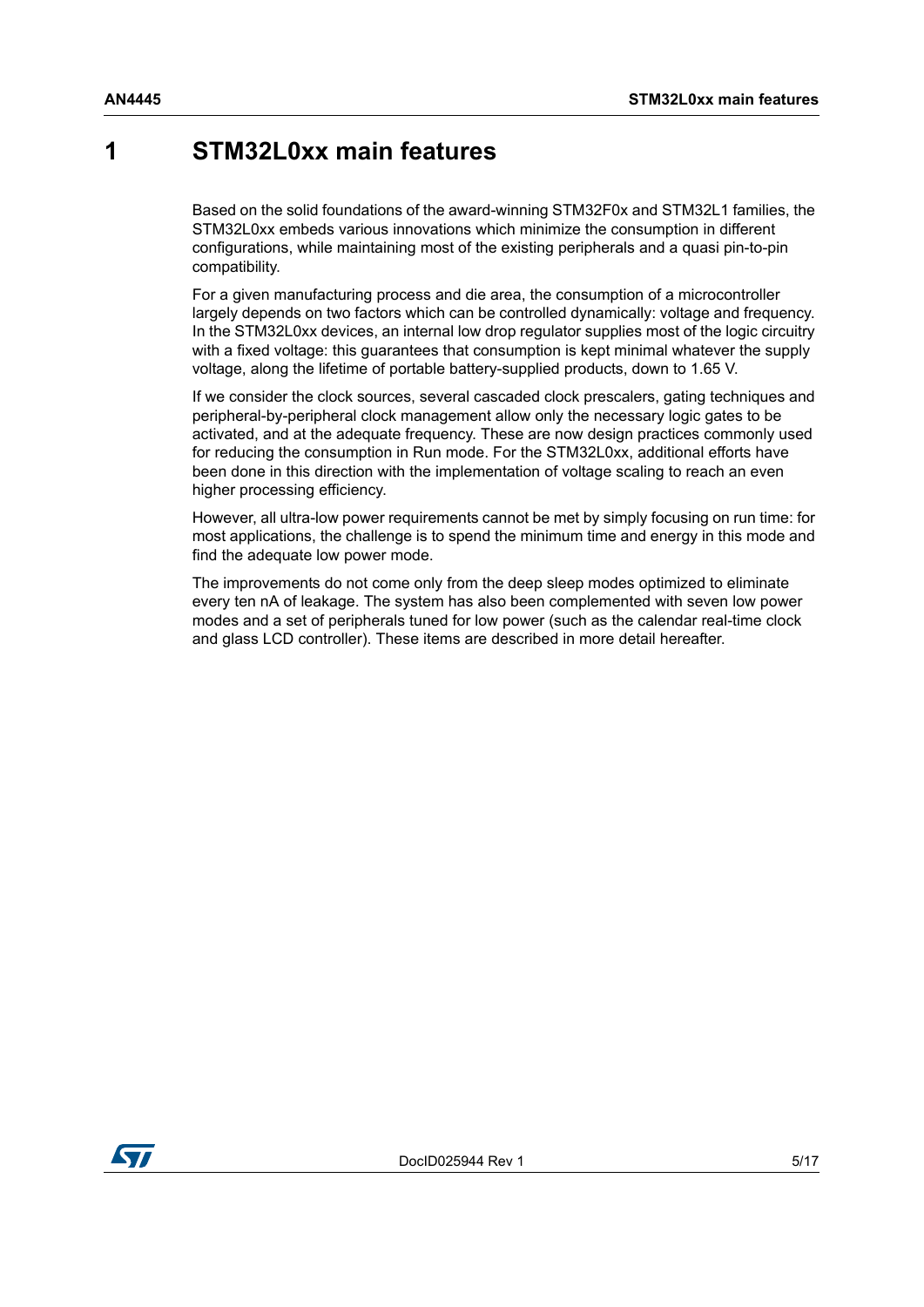#### <span id="page-5-0"></span>**2 Energy-efficient processing**

The STM32L0 is built around the Cortex-M0+, an industry standard 32-bit core, which has been designed, among other criteria, for low power applications.

The Cortex-M0+ offers a class-leading performance and code density. Although performance is not naturally linked with low current consumption, it is a key benefit for most of the low power applications which have to wake up periodically to execute software tasks. In this case, the Cortex-M0+ spends less time in Run mode due to its processing performance, thus maximizing the time in deep sleep mode. If we consider only the processing consumption, expressed in mA/DMIPS (DMIPS standing for Dhrystone MIPS measured using the public benchmark Rev 2.0), the performance of the Cortex M0+ is significantly better than that of the other architectures, in particular 16-bit microcontrollers.

The performance in DMIPS/MHz being given by the core and its memory interface, the processing consumption in mA/DMIPS can be maximized using voltage scaling. This method, also called undervolting, consists of adapting dynamically the supply voltage of the internal logic with the operating frequency. The STM32L0xx offers three dynamically selectable voltage ranges, as summarized in the following figure, from 1.8 V (range 1) down to 1.2 V (range 3), which offers a gain of more than 25% in terms of consumption.

<span id="page-5-1"></span>

**Figure 1. STM32L0xx performance versus VDD and VCORE range**

A typical example is portable healthcare equipment with USB device capability.

As long as it works in standalone mode, 4 MHz are sufficient to acquire and process the data from the analog front-end. In this case, the internal logic can be supplied with 1.2 V only.

However, executing a USB software stack when the system is connected to the USB interface of a PC requires more processing power: in this case, the device can be placed in "high-performance mode", where the internal voltage is 1.8 V. It can then execute code at 32 MHz while the USB peripheral is supplied by a 48-MHz clock. Voltage scaling is used to deal with the contradictory requirements of these two operating modes without having to compromise on the dynamic current consumption.

6/[17](#page-16-0) DocID025944 Rev 1

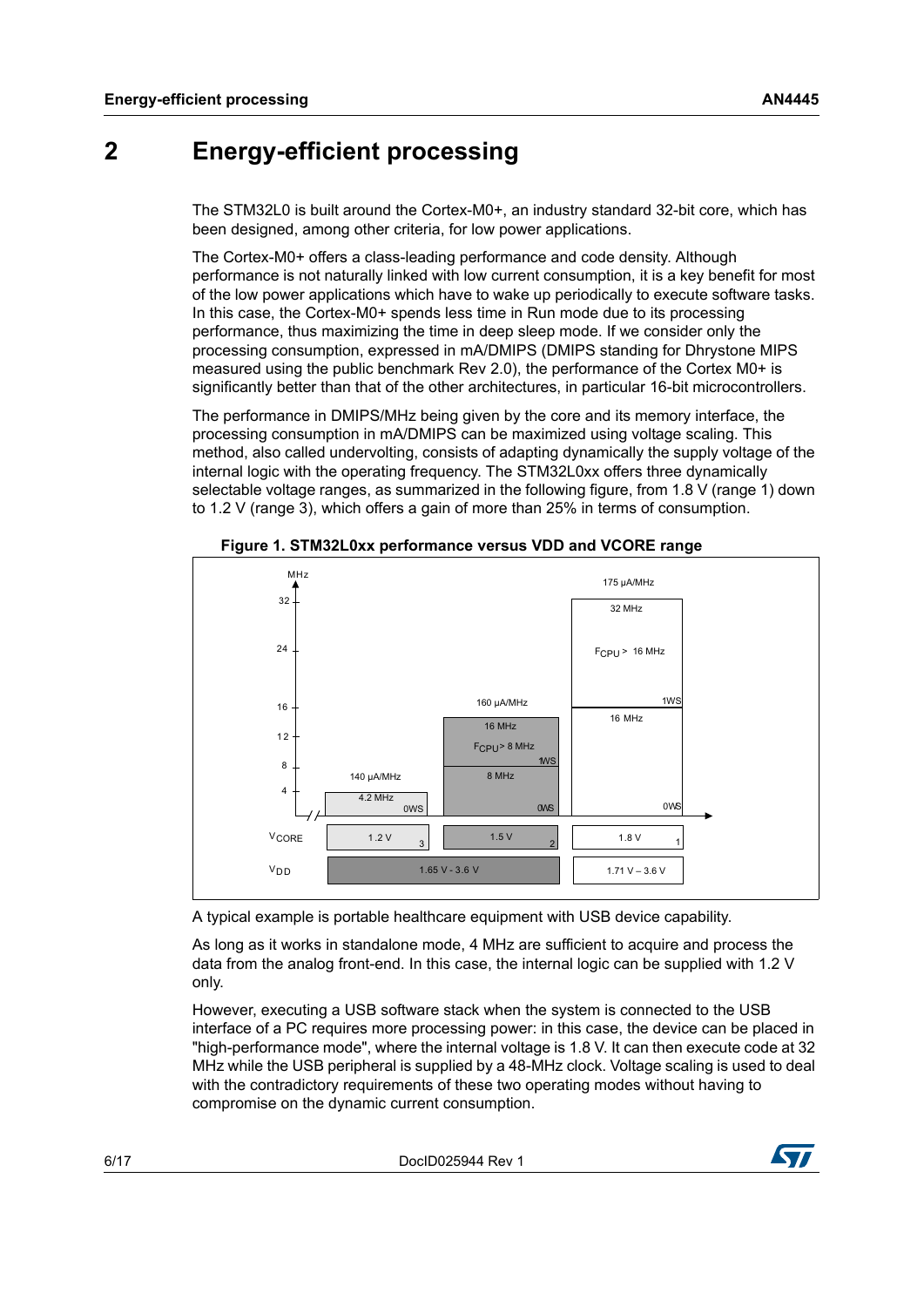#### <span id="page-6-0"></span>**3 Numerous low power modes**

At a higher architectural level, the power consumption of the STM32L0 can be modulated by entering one of seven low power modes. The power consumption can be reduced by progressively disabling the frequency-independent current sources (the clock sources, the non-volatile memory and the regulator) up to the point where most of the chip is powered down. The following table summarizes the features available for each mode and provides an indication of the current consumption.

<span id="page-6-1"></span>

| Low power<br>mode  | <b>Consumption</b>                  | <b>CPU</b>     | <b>Flash</b><br>/ EEPROM | <b>RAM</b> | DMA&<br><b>Peripherals</b> | Clock   LCD |            | <b>RTC</b> |  |
|--------------------|-------------------------------------|----------------|--------------------------|------------|----------------------------|-------------|------------|------------|--|
|                    | 41 µA/MHz (Range 1)                 |                |                          |            |                            |             |            |            |  |
| Sleep              | 36 µA / MHz (Range 2)               | No             | <b>ON</b>                | ON.        | Active                     | Any         |            | Available  |  |
|                    | 35 µA/MHz (Range 3)                 |                |                          |            |                            |             |            |            |  |
| Low power<br>run   | $8.55 \mu A$<br>(Flash OFF, 32 kHz) | Yes            | ON or OFF                | <b>ON</b>  | Active                     | MSI         |            | Available  |  |
| Low power<br>sleep | $4.65 \mu A$<br>(peripherals OFF)   | <b>No</b>      | <b>OFF</b>               | ON.        | Active                     | MSI         |            | Available  |  |
| Stop               | $0.82 \mu A (1.8 V)$                | N <sub>o</sub> | <b>OFF</b>               | ON.        | Frozen                     | LSE.        | <b>OFF</b> | ON         |  |
| with RTC           | 1.0 $\mu$ A (3 V)                   |                |                          |            |                            | LSI         |            |            |  |
| Stop               | 415 nA                              | <b>No</b>      | <b>OFF</b>               | ON.        | Frozen                     | -           | <b>OFF</b> | <b>OFF</b> |  |
| Standby            | 655 nA (3 V)                        | <b>OFF</b>     | <b>OFF</b>               | <b>OFF</b> | <b>OFF</b>                 |             | <b>OFF</b> | ON         |  |
| with RTC           | 845 nA (1.8 V)                      |                |                          |            |                            | LSE         |            |            |  |
| Standby            | 290 nA                              | <b>OFF</b>     | <b>OFF</b>               | <b>OFF</b> | <b>OFF</b>                 |             | <b>OFF</b> | <b>OFF</b> |  |

| Table 1. STM32L0xx low power mode overview |  |
|--------------------------------------------|--|
|--------------------------------------------|--|

Two new modes have been implemented on the STM32L0xx in addition to the STM32F modes: the Low power run and Low power sleep modes. They offer Run and Sleep mode functionality for applications with extremely low current consumption where some peripherals cannot be switched off, or where the CPU is processing continuously at low speed to minimize current variations. Several functional blocks can be used to reach a very low current:

- The voltage regulator is in low power (LP) mode to reduce its quiescent current
- Non-volatile memory can be switched off, processing being done on the 8-Kbyte RAM
- The master clock source comes from the MSI internal RC oscillator, which can be reduced down to 1.5 µA.

The maximum current that the regulator can deliver in LP mode only limits the operating frequency and the number of peripherals that can be activated.

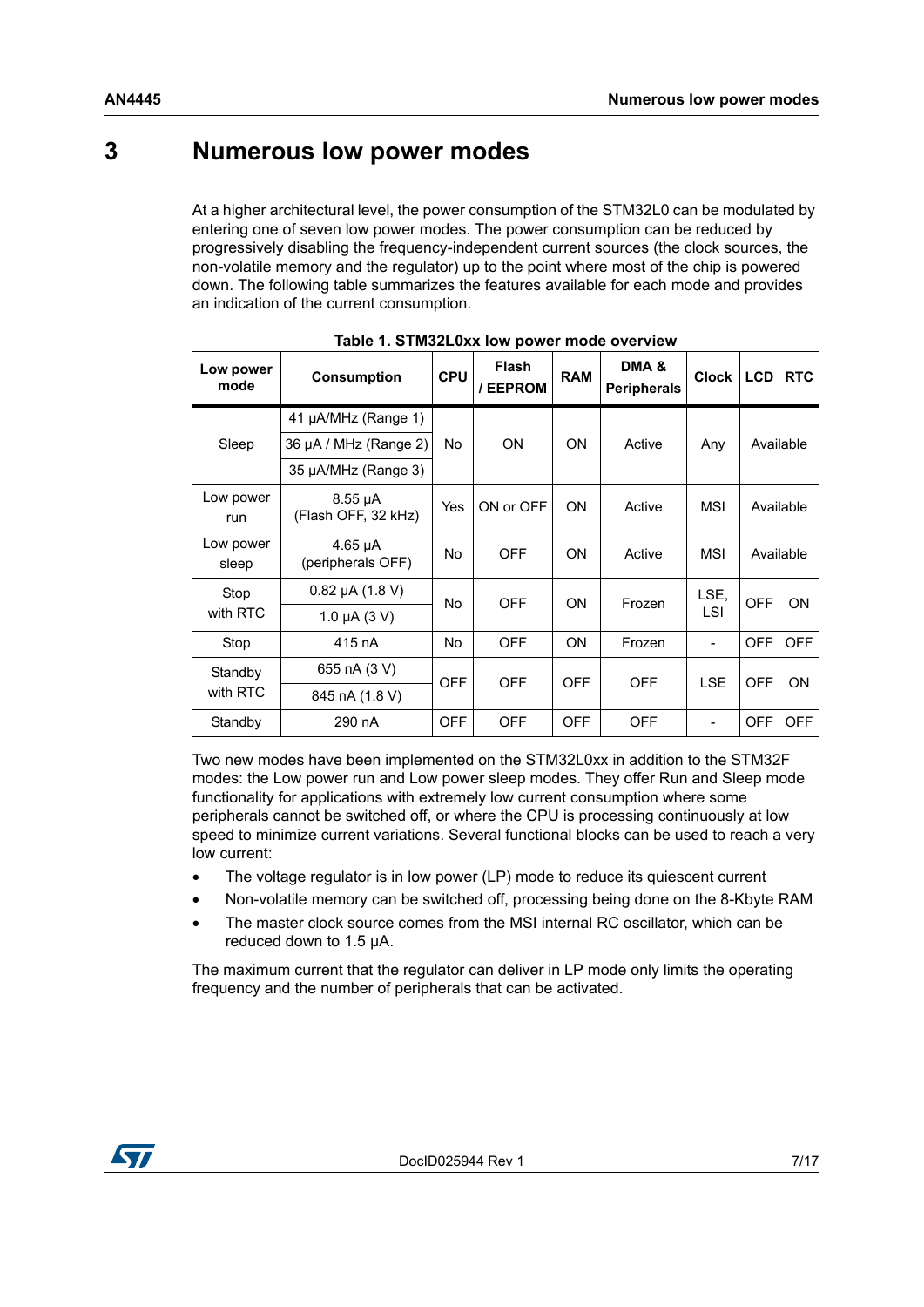#### <span id="page-7-0"></span>**4 A set of peripherals tailored for low power**

Several peripherals require special attention, either because of their intrinsic high consumption or because they are always powered up.

The STM32L0xx embeds a 12-bit / 1.14 MSps ADC. This very fast but accurate converter can jeopardize the battery lifetime if left powered-up continuously, with a 300 µA typical consumption at maximum speed. As the ADC consumption is roughly proportional to the acquisition frequency, from consumption standpoint the application can choose between two solutions, either performing the acquisition at low speed to limit maximum current or doing it at maximum speed to switch in ultra-low power mode quickly.

When the acquisition is performed slowly, the ADC consumption itself can go down to few tens of µA drastically limiting the maximum current. This can be mandatory when the power source provides a limited current. The drawback, if the CPU has no other task to perform during that time, can be the increased time spent in run or sleep mode (or Low Power run or Low power sleep modes) versus the time spent in ultra-low power mode (stop or standby).

When the acquisition is made at high speed the ADC can go in low power mode thanks to auto-off mode very quickly and the micro controller can go into ultra-low power mode as soon as the acquisition is processed.

Seven peripherals have been developed to operate continuously even in Stop mode, where the system clock is stopped, with the main oscillator and memory powered down.

- A pair of ultra-low power comparators is available to monitor analog voltages with a current down to 3 µA. These comparators can wake up the MCU as soon as the external voltage reaches the selected threshold and they can be combined together to provide a window comparator. One of these comparators has a rail-to-rail input capability and its output can be redirected to a timer for a general purpose use.
- An RTC peripheral provides a clock/calendar with two alarms, includes a periodic wake-up unit and several application specific functions (timestamp, tamper detection …). It can remain enabled in the lowest power mode (standby) where most of the chip is powered down, and wake up the full MCU circuitry in case of an alarm or tamper detection for instance. It also contains 80 bytes of backup registers to store contextual information when exiting from standby mode. This peripheral has been designed using asynchronous design techniques to minimize its consumption (below 1 µA).
- The glass LCD is one of the most common displays in low power applications, because of its inherently low current consumption, low price and customization easiness. The STM32L0xx includes a versatile LCD controller, which can drive displays with up to 8 common lines and 32 segments, with the capability of selecting individually the I/O ports assigned to the LCD for an optimal use of the chip alternate functions. It also controls an optional internal step-up converter to maintain the LCD contrast on a wide range of  $V_{DD}$  values with consumptions as low as 5  $\mu$ A (LCD consumption not included).
- The Low power timer (LPTIM) is a 16-bit timer that benefits from the ultimate developments in power consumption reduction. Thanks to its diversity of clock sources, the LPTIM is able to keep running whatever the selected power mode. Given its capability to run even with no internal clock source, the LPTIM can be used as «Pulse Counter» which can be useful in some applications. Also the LPTIM capability to wake up the system from low power modes, makes it suitable to realize «Timeout functions» with extremely low power consumption. The LPTIM introduces a flexible clock scheme

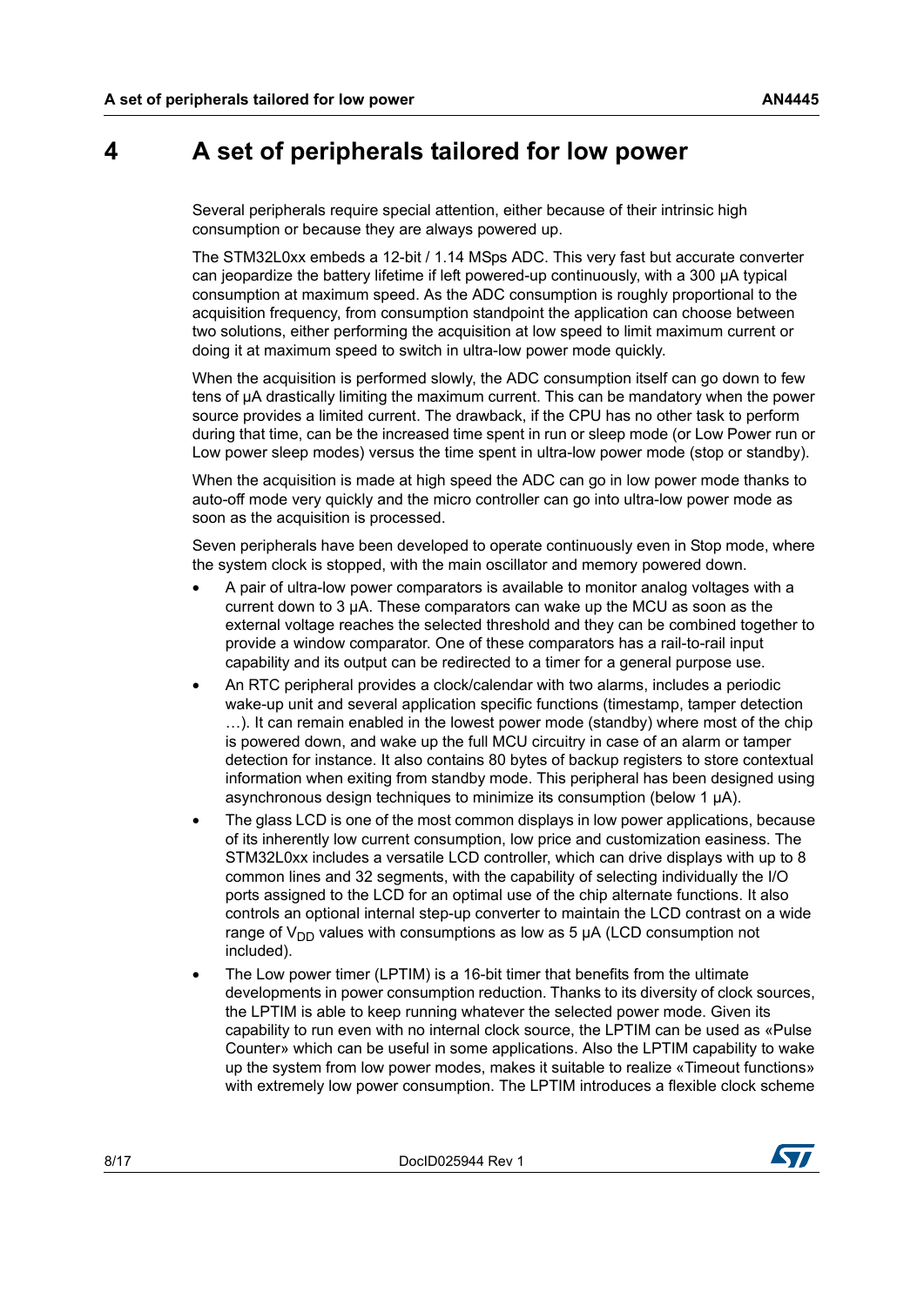that provides the needed functionalities and performance, while minimizing the power consumption.

- The low power universal asynchronous receiver transmitter (LPUART) is an UART which allows bidirectional UART communications with a limited power consumption. Only 32.768 kHz LSE clock is required to allow UART communications up to 9600 baud/s. Higher baud rates can be reached when the LPUART is clocked by clock sources different from the LSE clock. Even when the microcontroller is in deep stop mode , the LPUART can wait for an incoming UART frame while having an extremely low energy consumption. The LPUART includes all necessary hardware support to make asynchronous serial communications possible with minimum power consumption).
- The I2C is able to wakeup the MCU from Stop mode (APB clock is off), when it is addressed. All addressing modes are supported. The HSI16 oscillator must be selected as the clock source for I2CCLK in order to allow wakeup from STOP. During Stop mode, the HSI16 is switched off. When a START is detected, the I2C interface switches the HSI16 on, and stretches SCL low until HSI16 is woken up. HSI16 is then used for the address reception. In case of an address match, the I2C stretches SCL low during MCU wakeup time. The stretch is released when ADDR flag is cleared by software, and the transfer goes on normally. If the address does not match, the HSI16 is switched off again and the MCU is not woken up.
- The USART is able to wakeup the MCU from Stop mode when USART clock is HSI16 or LSE. Several sources of wakeup from STOP mode can be selected:
	- Wakeup on adress match
	- Wakeup on Start bit detection
	- Wakeup on RXNE.

<span id="page-8-0"></span>

|                                           |                   |              | Low-         | Low-           | <b>Stop</b>              |                      | <b>Standby</b>           |                      |
|-------------------------------------------|-------------------|--------------|--------------|----------------|--------------------------|----------------------|--------------------------|----------------------|
| <b>IPs</b>                                | <b>Run/Active</b> | <b>Sleep</b> | power<br>run | power<br>sleep |                          | Wakeup<br>capability |                          | Wakeup<br>capability |
| CPU                                       | Y                 |              | Y            |                | $\overline{\phantom{a}}$ |                      | $\overline{\phantom{a}}$ |                      |
| Flash memory                              | Y                 | Y            | Y            | N              | $\overline{\phantom{a}}$ | ٠                    | ۰                        |                      |
| <b>RAM</b>                                | Υ                 | Υ            | Υ            | Y              | Y                        |                      |                          |                      |
| Backup<br>registers                       | Υ                 | Y            | Y            | Y              | Y                        |                      | Y                        |                      |
| <b>EEPROM</b>                             | Y                 |              | Y            | Y              | Y                        | ٠                    | $\overline{\phantom{a}}$ |                      |
| Brown-out rest<br>(BOR)                   | Y                 | Y            | Y            | Y              | Y                        | Y                    | Y                        |                      |
| <b>DMA</b>                                | Y                 | Y            | Y            | Y              | $\overline{\phantom{a}}$ |                      |                          |                      |
| Programmable<br>Voltage<br>Detector (PVD) | Y                 | Y            | Y            | Y              | Y                        | Y                    | Y                        |                      |
| Power On<br>Reset (POR)                   | Y                 | Y            | Y            | Y              | Y                        | Y                    | Y                        |                      |

#### **Table 2. Functionalities depending on working mode (from Run/active to standby)**

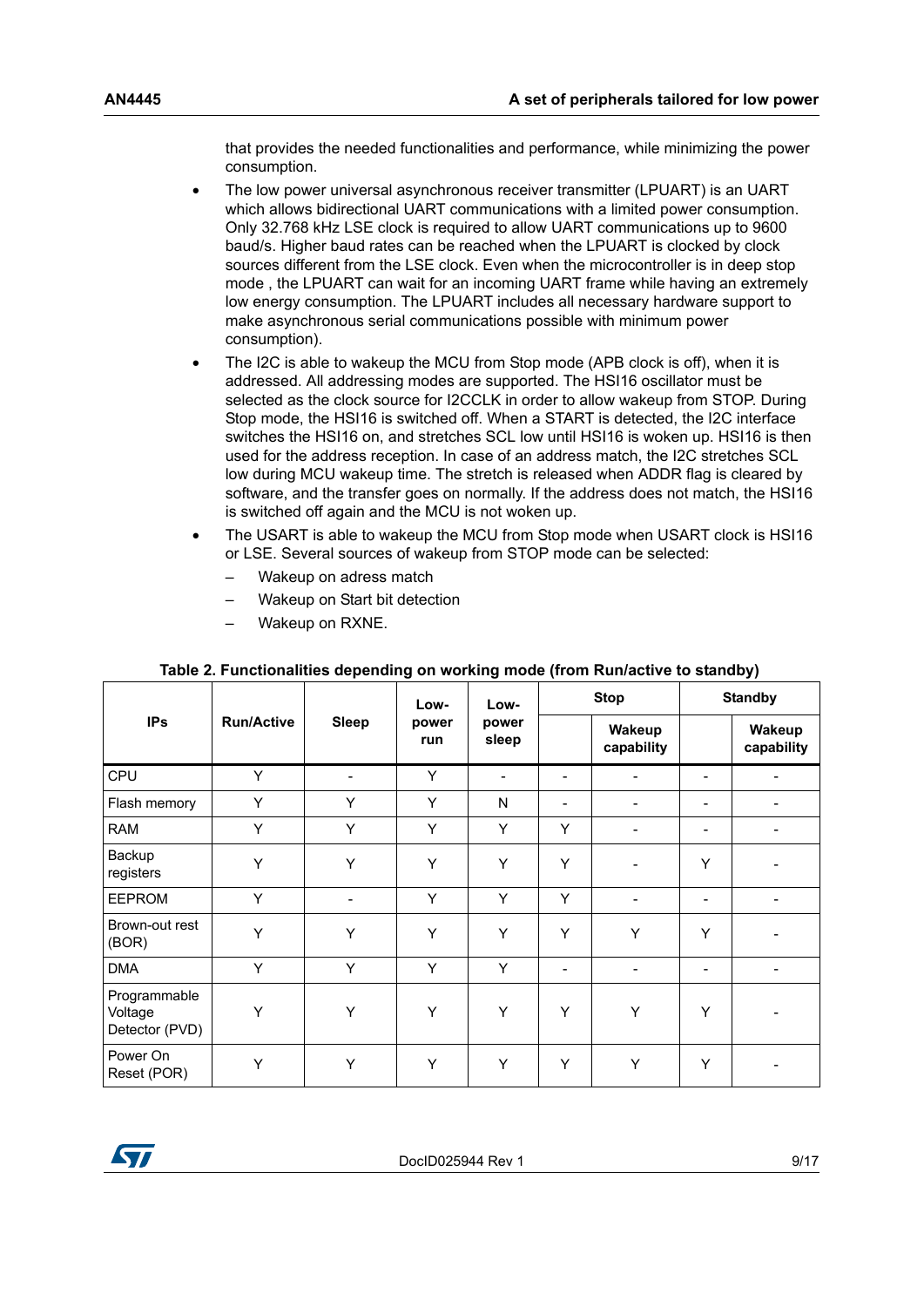|                                       |                   |              | Low-                     | Low-                     |                              | <b>Stop</b>                  | <b>Standby</b>               |                              |
|---------------------------------------|-------------------|--------------|--------------------------|--------------------------|------------------------------|------------------------------|------------------------------|------------------------------|
| <b>IPs</b>                            | <b>Run/Active</b> | <b>Sleep</b> | power<br>run             | power<br>sleep           |                              | Wakeup<br>capability         |                              | Wakeup<br>capability         |
| Power On<br>Reset (POR)               | Υ                 | Υ            | Υ                        | Y                        | Υ                            | Y                            | Y                            | $\overline{a}$               |
| Power Down<br>Rest (PDR)              | Υ                 | Y            | Y                        | Y                        | Y                            | $\overline{\phantom{a}}$     | Y                            |                              |
| <b>High Speed</b><br>Internal (HSI16) | Υ                 | Y            | $\overline{\phantom{a}}$ | $\overline{\phantom{a}}$ | $\qquad \qquad \blacksquare$ | $\overline{\phantom{m}}$     | $\overline{\phantom{a}}$     | ÷                            |
| <b>High Speed</b><br>External (HSE)   | Υ                 | Υ            | $\qquad \qquad -$        | $\blacksquare$           | $\overline{\phantom{a}}$     | $\blacksquare$               | $\blacksquare$               |                              |
| Low Speed<br>Internal (LSI)           | Υ                 | Y            | Υ                        | Υ                        | Υ                            | $\overline{\phantom{a}}$     | $\overline{\phantom{a}}$     |                              |
| Low Speed<br>External (LSE)           | Υ                 | Y            | Υ                        | Y                        | Υ                            | $\overline{\phantom{m}}$     | $\qquad \qquad \blacksquare$ | -                            |
| Multi-Speed<br>Internal (MSI)         | Y                 | Y            | Υ                        | Y                        | $\qquad \qquad \blacksquare$ |                              | $\blacksquare$               |                              |
| Inter-Connect<br>Controller           | Υ                 | Υ            | Y                        | Y                        | $\qquad \qquad \blacksquare$ | $\overline{\phantom{m}}$     | $\overline{\phantom{a}}$     | ÷                            |
| <b>RTC</b>                            | Y                 | Y            | Y                        | Y                        | Υ                            | Y                            | Y                            | $\blacksquare$               |
| RTC Tamper                            | Υ                 | Υ            | Υ                        | Y                        | Υ                            | Y                            | Υ                            | Υ                            |
| Auto WakeUp<br>(AWU)                  | Y                 | Υ            | Υ                        | Y                        | Υ                            | Y                            | Y                            | Υ                            |
| <b>USART</b>                          | Υ                 | Υ            | Υ                        | Y                        | Υ                            | Y                            | $\frac{1}{2}$                | $\overline{a}$               |
| <b>LPUART</b>                         | Υ                 | Υ            | Υ                        | Y                        | Υ                            | Y                            | $\overline{\phantom{a}}$     | $\qquad \qquad \blacksquare$ |
| SPI                                   | Υ                 | Y            | Υ                        | Y                        | $\blacksquare$               | $\frac{1}{2}$                | $\overline{\phantom{a}}$     | $\overline{\phantom{0}}$     |
| 12C                                   | Υ                 | Υ            | Υ                        | Y                        | $\qquad \qquad \blacksquare$ | Υ                            | $\overline{\phantom{a}}$     | $\qquad \qquad \blacksquare$ |
| <b>ADC</b>                            | Υ                 | Υ            | $\overline{\phantom{a}}$ | $\overline{\phantom{a}}$ | $\overline{\phantom{a}}$     | $\overline{\phantom{a}}$     | $\overline{\phantom{a}}$     | $\overline{\phantom{0}}$     |
| <b>DAC</b>                            | Υ                 | Υ            | Υ                        | Y                        | Υ                            | $\overline{a}$               | $\overline{\phantom{0}}$     | $\overline{a}$               |
| Temperature<br>sensor                 | Υ                 | Υ            | Υ                        | Υ                        | Υ                            | $\overline{\phantom{m}}$     | $\overline{\phantom{a}}$     |                              |
| Comparators                           | Y                 | Y            | Y                        | Y                        | Y                            | Y                            | $\overline{\phantom{a}}$     | $\overline{\phantom{0}}$     |
| 16-bit and 32-<br>bit Timers          | Υ                 | Υ            | Υ                        | Y                        | $\qquad \qquad \blacksquare$ | $\blacksquare$               | $\overline{\phantom{a}}$     | $\overline{\phantom{0}}$     |
| <b>LPTIMER</b>                        | Υ                 | Y            | Υ                        | Y                        | Υ                            | Y                            | $\blacksquare$               | ÷.                           |
| <b>IWDG</b>                           | Υ                 | Υ            | Υ                        | Υ                        | Υ                            | Υ                            | Y                            | Υ                            |
| <b>WWDG</b>                           | Y                 | Y            | Y                        | Υ                        | $\Box$                       | $\Box$                       | $\blacksquare$               | $\qquad \qquad -$            |
| Touch sensing<br>controller (TSC)     | Υ                 | Y            | $\overline{\phantom{a}}$ | $\blacksquare$           | $\qquad \qquad -$            | $\qquad \qquad \blacksquare$ | $\overline{\phantom{a}}$     | $\overline{\phantom{0}}$     |
| <b>SysTick Timer</b>                  | Υ                 | Y            | Y                        | Υ                        | $\qquad \qquad \blacksquare$ | $\overline{\phantom{a}}$     | $\overline{\phantom{a}}$     | $\overline{\phantom{a}}$     |

| Table 2. Functionalities depending on working mode (from Run/active to standby) (continued) |  |  |
|---------------------------------------------------------------------------------------------|--|--|
|                                                                                             |  |  |

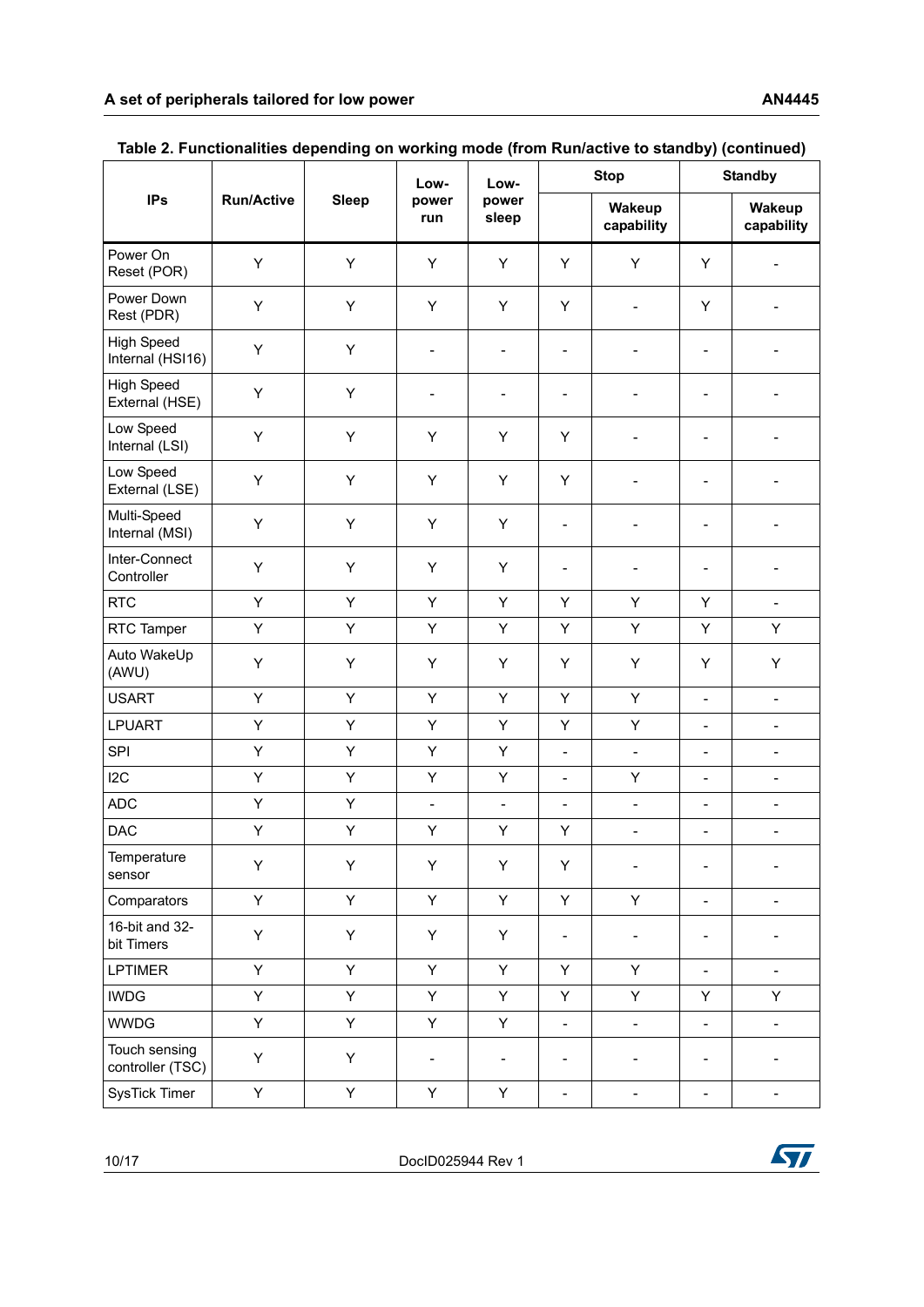|                                            |                                       |                                      | Low-                 | Low-           | <b>Stop</b>                              |                                     | <b>Standby</b> |                                        |  |  |  |  |  |  |  |             |         |                                     |                                            |                                   |  |                                          |
|--------------------------------------------|---------------------------------------|--------------------------------------|----------------------|----------------|------------------------------------------|-------------------------------------|----------------|----------------------------------------|--|--|--|--|--|--|--|-------------|---------|-------------------------------------|--------------------------------------------|-----------------------------------|--|------------------------------------------|
| <b>IPs</b>                                 | <b>Run/Active</b>                     | <b>Sleep</b>                         | power<br>run         | power<br>sleep |                                          | Wakeup<br>capability                |                | Wakeup<br>capability                   |  |  |  |  |  |  |  |             |         |                                     |                                            |                                   |  |                                          |
| <b>GPIOS</b>                               | Y                                     | Y                                    | Y                    | Y              | Υ                                        | Y                                   |                | 2 pins                                 |  |  |  |  |  |  |  |             |         |                                     |                                            |                                   |  |                                          |
| Wakeup time to<br>Run mode                 | $0 \mu s$                             | $0.36$ µs                            | $3 \mu s$            | $32 \mu s$     | $3.5 \,\mu s$                            |                                     |                | $50 \mu s$                             |  |  |  |  |  |  |  |             |         |                                     |                                            |                                   |  |                                          |
| Consumption<br>$VDD=1.8$ to<br>3.6 V (Typ) | Down to<br>140 µA/MHz<br>(from Flash) | Down to<br>37 µA/MHz<br>(from Flash) | Down to<br>$8 \mu A$ |                | $0.4 \mu A$ (No RTC)<br>$V_{DD} = 1.8 V$ |                                     |                | $0.28$ µA (No RTC)<br>$V_{DD} = 1.8 V$ |  |  |  |  |  |  |  |             |         |                                     |                                            |                                   |  |                                          |
|                                            |                                       |                                      |                      |                |                                          |                                     |                |                                        |  |  |  |  |  |  |  |             | Down to |                                     | $0.8 \mu A$ (with RTC)<br>$V_{DD} = 1.8 V$ |                                   |  | $0.65$ µA (with RTC)<br>$V_{DD} = 1.8 V$ |
|                                            |                                       |                                      |                      |                |                                          |                                     |                |                                        |  |  |  |  |  |  |  | $4.5 \mu A$ |         | $0.4 \mu A$ (No RTC)<br>$VDD=3.0 V$ |                                            | $0.29$ µA (No RTC)<br>$VDD=3.0 V$ |  |                                          |
|                                            |                                       |                                      |                      |                |                                          | 1 $\mu$ A (with RTC)<br>$VDD=3.0 V$ |                | $0.85$ µA (with RTC)<br>$VDD=3.0 V$    |  |  |  |  |  |  |  |             |         |                                     |                                            |                                   |  |                                          |

#### **Table 2. Functionalities depending on working mode (from Run/active to standby) (continued)**

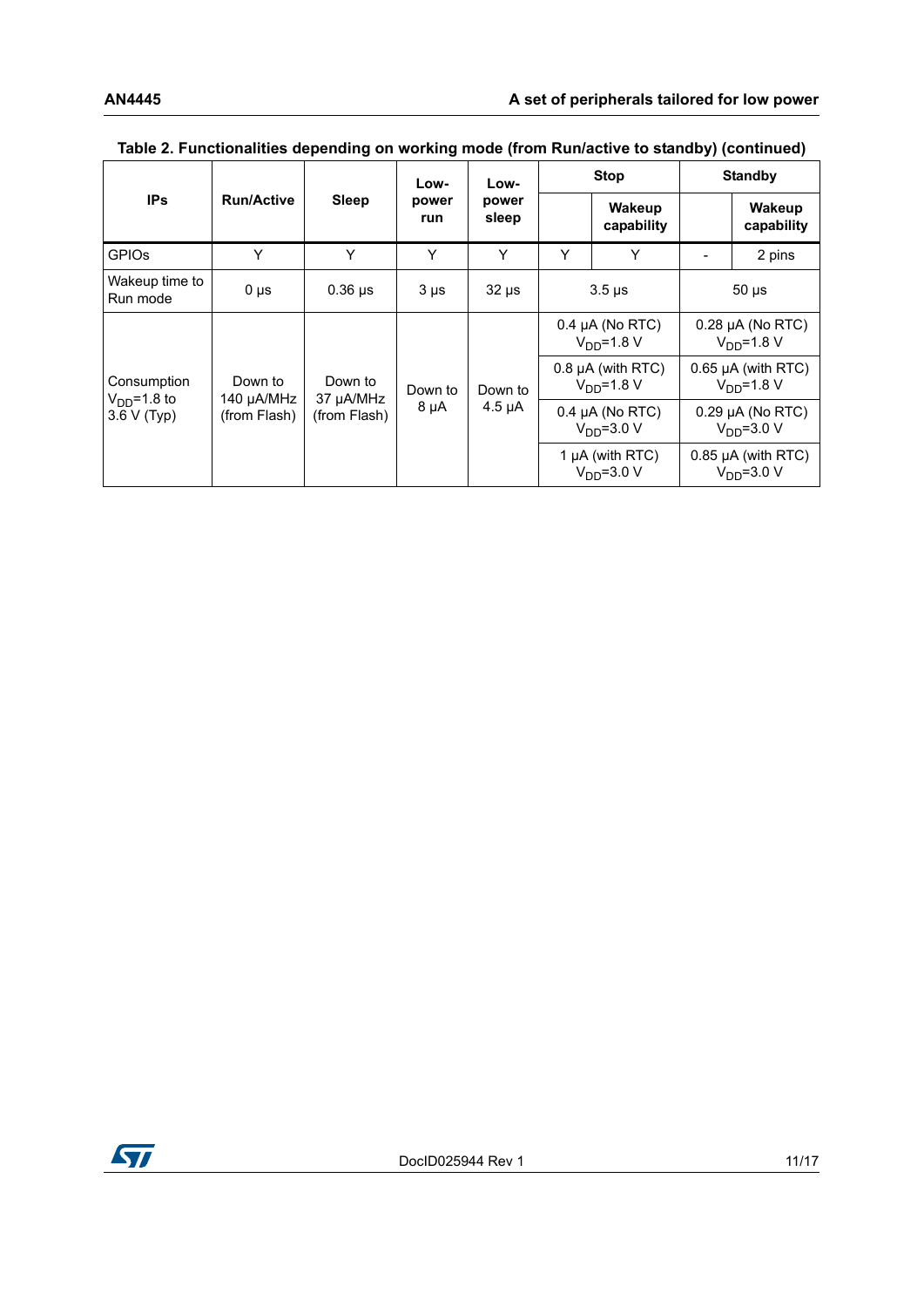### <span id="page-11-0"></span>**5 A versatile clock management**

A reset and clock controller (RCC) peripheral manages the five possible clock sources of the STM32L0.

Two external oscillators can be used for applications requiring high precision:

- The HSE clock (4-24 MHz high speed external clock), typically used to feed the PLL and to generate a CPU clock frequency of up to 32 MHz and a 48-MHz frequency for the USB controller
- The LSE (typically 32.768 kHz low speed external clock) normally used to provide a low power clock source to the real time clock but which can also be used as LCD clock.

Four internal oscillators can be selected for various tasks:

- The LSI clock (37 kHz low speed internal clock) is a low accuracy ultra-low power source that can feed the real time clock (with a limited accuracy), the LCD controller and the independent watchdog
- The HSI16 clock (16 MHz high speed internal clock) is a high speed voltagecompensated oscillator
- The HSI48 clock (48 MHz high speed internal clock) is a high speed voltage controlled oscillator that can be automatically trimmed thanks to LSE or USB's start of frame signal. It is used to achieve the USB crystal less feature
- The MSI clock (64 kHz to 4.2 MHz multi speed internal clock) is a medium accuracy oscillator with adjustable frequency and low current consumption. It is designed to operate with a current proportional to the frequency, so as to minimize the internal oscillator consumption overhead for the low CPU frequencies.

The following table summarizes the characteristics and uses of the various oscillators.

<span id="page-11-1"></span>

| <b>Clock</b><br>source | <b>Use</b>                      | <b>Frequency</b>                                                              | <b>Consumption</b><br>(typical)                                                                  | <b>Accuracy</b>                           | <b>Factory</b><br>trimming | User<br>trimmable                              |
|------------------------|---------------------------------|-------------------------------------------------------------------------------|--------------------------------------------------------------------------------------------------|-------------------------------------------|----------------------------|------------------------------------------------|
| <b>HSE</b>             | Master clock<br>(+ RTC & LCD)   | 1-24 MHz                                                                      | 0.5 to 0.7 mA                                                                                    | Crystal dependent,<br>down to tens of ppm |                            | Not applicable                                 |
| <b>LSE</b>             | RTC and LCD                     | 32.768 kHz<br>(typical)                                                       | $0.45 \mu A (1.8 V)$<br>$0.6 \mu A (3 V)$                                                        | Crystal dependent,<br>down to a few ppm   |                            |                                                |
| <b>HSI16</b>           | Master clock                    | 16 MHz                                                                        | $100 \mu A$                                                                                      | 0.4% typical $(2)$                        | Yes                        | Yes                                            |
| <b>HSI48</b>           | USB, Random<br>number generator | 48 MHz                                                                        | 300 µA                                                                                           | Fits USB needs                            | ±1.7%                      | ±0.1%                                          |
| <b>MSI</b>             | Master clock                    | 65.5 kHz<br>131 kHz<br>262 kHz<br>524 kHz<br>1.05 MHz<br>$2.1$ MHz<br>4.2 MHz | $0.75 \mu A$<br>$1.0 \mu A$<br>$1.5 \mu A$<br>$2.5 \mu A$<br>$4.5 \mu A$<br>$8.0 \mu A$<br>15 µA | 0.5% typical <sup>(2)</sup>               | Yes                        | Yes                                            |
| <b>LSI</b>             | RTC, LCD &<br>ind. WDG          | 38 kHz                                                                        | $0.4 \mu A (3 V)$                                                                                | $-30\%$ to $+50\%$ <sup>(3)</sup>         | No.                        | No, but $f1$ s <sub>i</sub> can<br>be measured |

| Table 3. STM32L0xx clock source characteristics (preliminary data <sup>(1)</sup> ) |  |  |
|------------------------------------------------------------------------------------|--|--|
|------------------------------------------------------------------------------------|--|--|

1. Based on preliminary characterization or design simulations. See product datasheet for detailed electrical characteristics

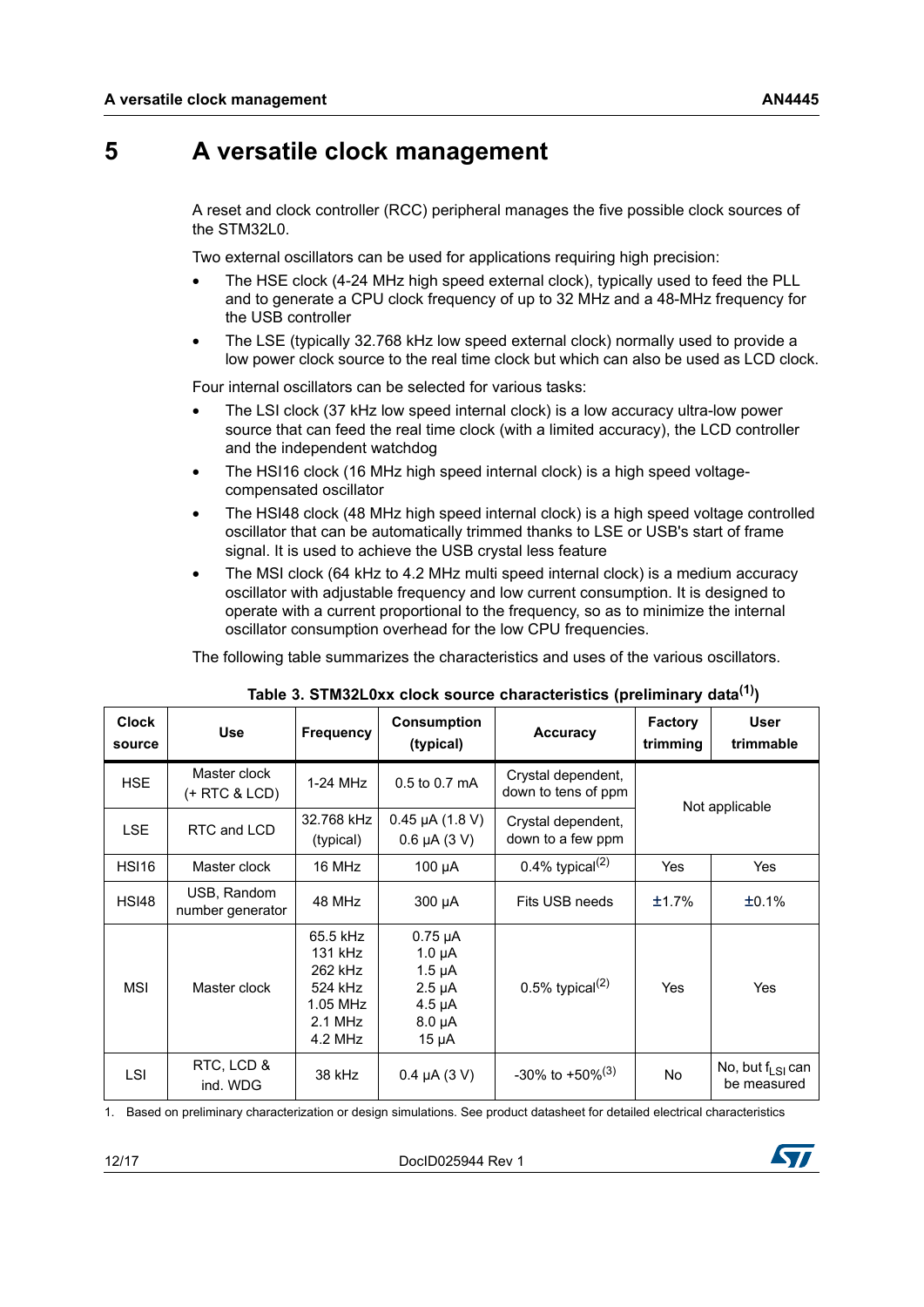- <span id="page-12-0"></span>2. Accuracy reached after trimming. See product datasheet for low voltage and temperature drift details
- 3. -10% to +4% drift after initial measurement

The price of a crystal oscillator may not be neglected in cost sensitive applications. For this reason, the STM32L0xx offers several options to measure the internal oscillators.

Although HSI16 and MSI are factory trimmed, they can be further trimmed by 0.5% steps during run time to compensate for frequency deviations due to temperature and voltage changes. Similarly, manufacturing process deviations of the LSI can be evaluated and compensated using a higher accuracy clock reference, either internally (HSI16) or externally (LSE or HSE).

As an example, in an application where a 32.768 kHz crystal is used for the RTC, it is interesting to use the low power MSI oscillator which can provide a clock frequency of up to 4 MHz for the CPU with a typical consumption of 20 µA. Taking advantage of the high precision of the LSE crystals (typically a few tens of ppm), it is possible to determine the MSI frequency with the same resolution, and then to trim it on-the-fly.

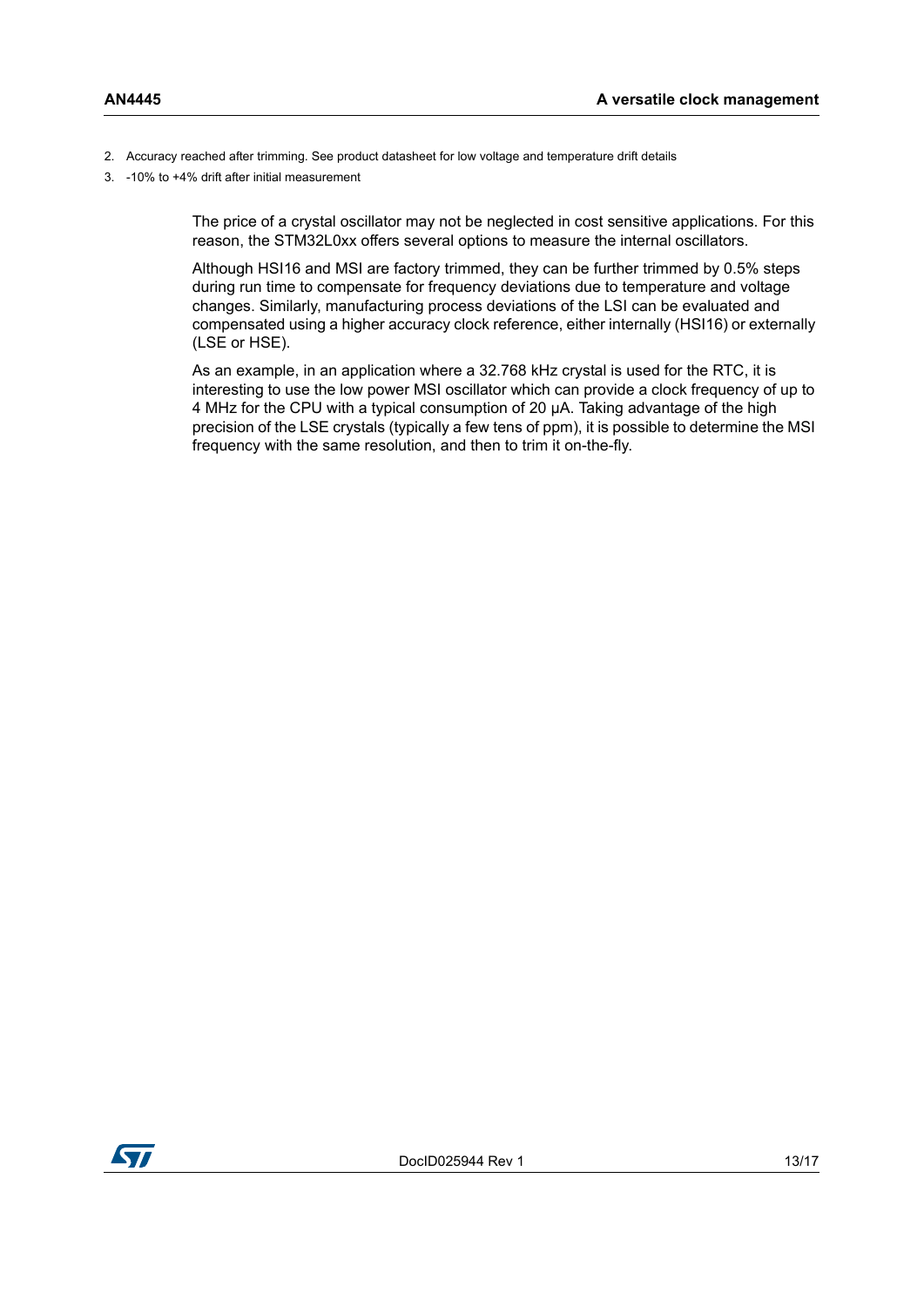#### <span id="page-13-0"></span>**6 Ultra-safe supply monitoring**

The STM32L0xx includes a sophisticated supply supervisor module with several programmable options. This module is active during both power-on/down and run-time phases.

The power-up is a critical phase where the various parts of the internal circuitry must be sequentially started and critical parameters (such as factory trimming values or options) retrieved from the non-volatile memory to perform MCU initialization, even before the user's reset phase. This is also during this period that  $V_{DD}$  can be altered with glitches coming from the battery insertion or because of a weak power source.

The ultra-safe power-on reset circuitry guarantees that the reset is released only if the  $V_{DD}$ is above 1.8 V, whatever the slope of the  $V_{DD}$  ramp-up phase, so that the circuit is within its guaranteed operating conditions when the program execution starts.

Once the power-up phase is completed, the user can choose to activate or not the brownout reset (BOR) detector for a continuous battery monitoring, and select one of 5 thresholds. This is an option stored in the non-volatile memory to make this power supervision completely software independent. It is completed by a 7-level programmable voltage detector (PVD) that can be enabled by software to generate an early interrupt in case of a voltage drop.

The consumption of both the BOR and PVD modules is below 3  $\mu$ A, when continuously powered, but it can remain significant in the deep sleep modes. If needed, the power supervision module can be programmed to have the BOR and the PVD disabled during the deep sleep phase and enabled again automatically on wake-up events. This minimizes the current consumption when the application is in idle mode (with usually a slightly higher and very stable supply due to an extremely light load). However, this does not jeopardize the safety when the execution starts again.

The STM32L0 is one of the few standard MCUs on the market with an operating range down to 1.65 V and only very few limitations (ADC and DAC need 1.8 V to achieve defined accuracy, USB needs VDD above 1.71 V to run and its transceiver needs VDD\_USB above 3.0 V to be USB compliant.). A dedicated STM32L0xx device with permanently disabled BOR is available and can be used in applications with a voltage tolerance of 1.8 V  $\pm$  8%.

In this case, a "zero current" Power-on / Power-down reset (POR/PDR) module remains active and releases the reset after a hard-coded temporization. It is then up to the user to guarantee that the  $V_{DD}$  slope during the start-up is steep enough to reach at least 1.65 V when the reset vector is fetched.

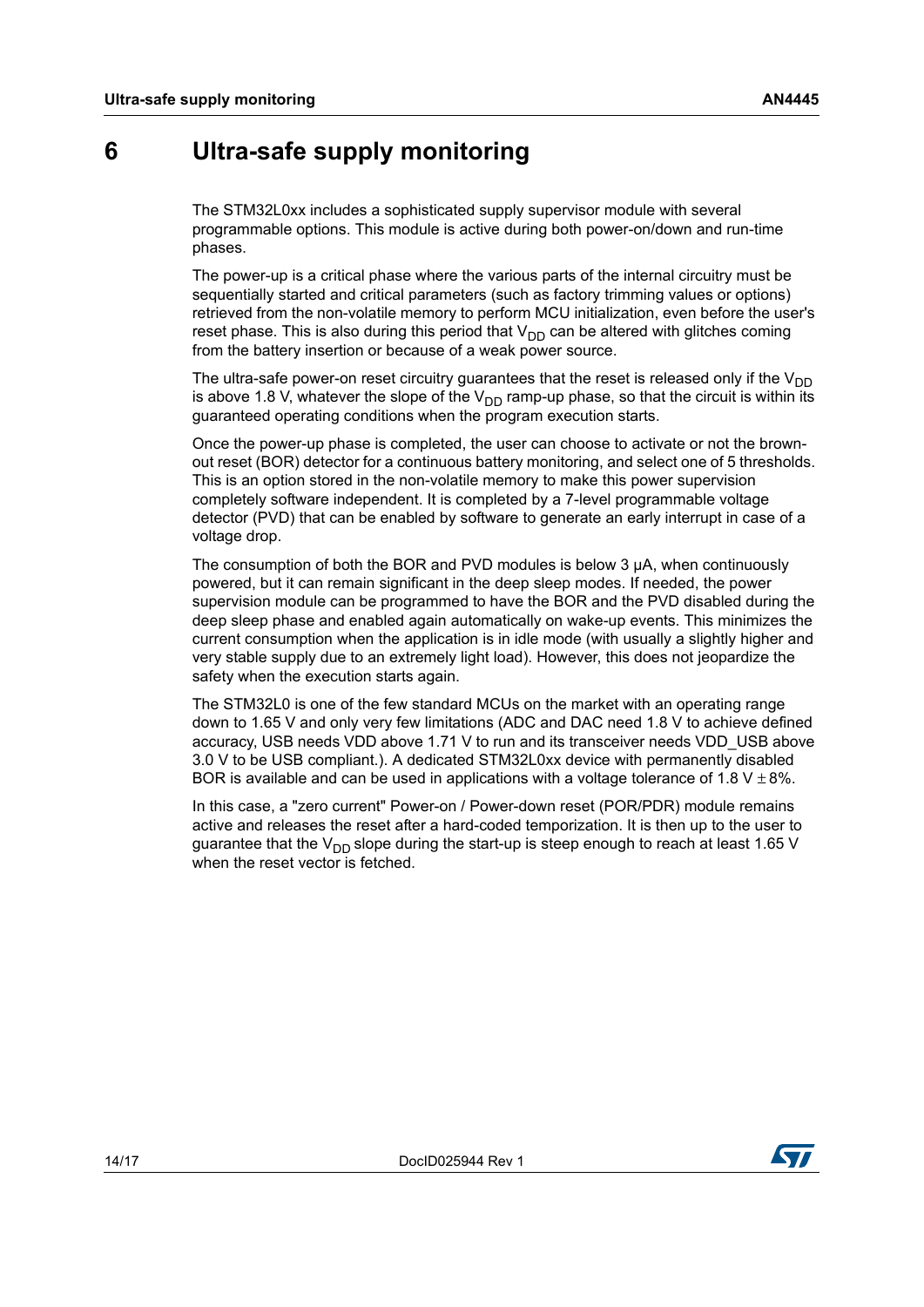### <span id="page-14-0"></span>**7 Conclusion**

The main features of the STM32L0xx devices are presented in this application note. They show the benefits offered by this microcontroller family to reduce the MCU's current consumption in embedded systems.

The STM32L0 family extends the ST's ultra-low power family already built with STM8L and STM32L1, offering a larger MCU choice to address the 8/16-bit applications. It complements the STM32 portfolio keeping compatibility with other STM32 devices.

With its Cortex-M0+ core and its energy-efficient architecture system, this microcontroller family supports low power modes without compromising the processing performance.

Its rich set of peripherals can cover a wide range of applications, while numerous low power modes give a full flexibility to adjust on-the-fly the consumption to any task.

This results in an extended operating lifetime for today's and tomorrow's always greener applications.

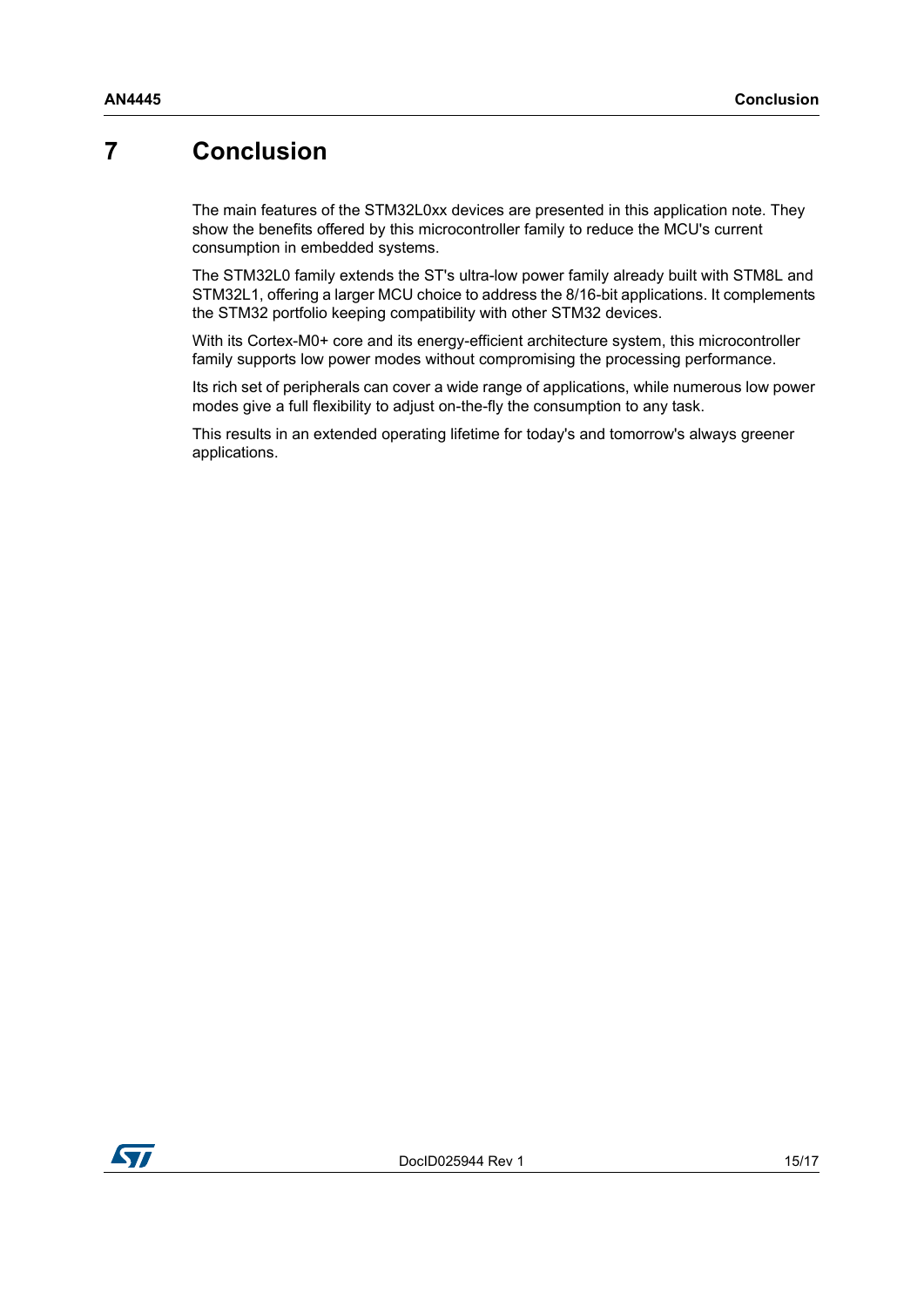### <span id="page-15-0"></span>**8 Revision history**

| Table 4. Document revision history |  |  |  |
|------------------------------------|--|--|--|
|------------------------------------|--|--|--|

<span id="page-15-1"></span>

| Date        | <b>Revision</b> | <b>Changes</b>   |
|-------------|-----------------|------------------|
| 28-Feb-2014 |                 | Initial release. |